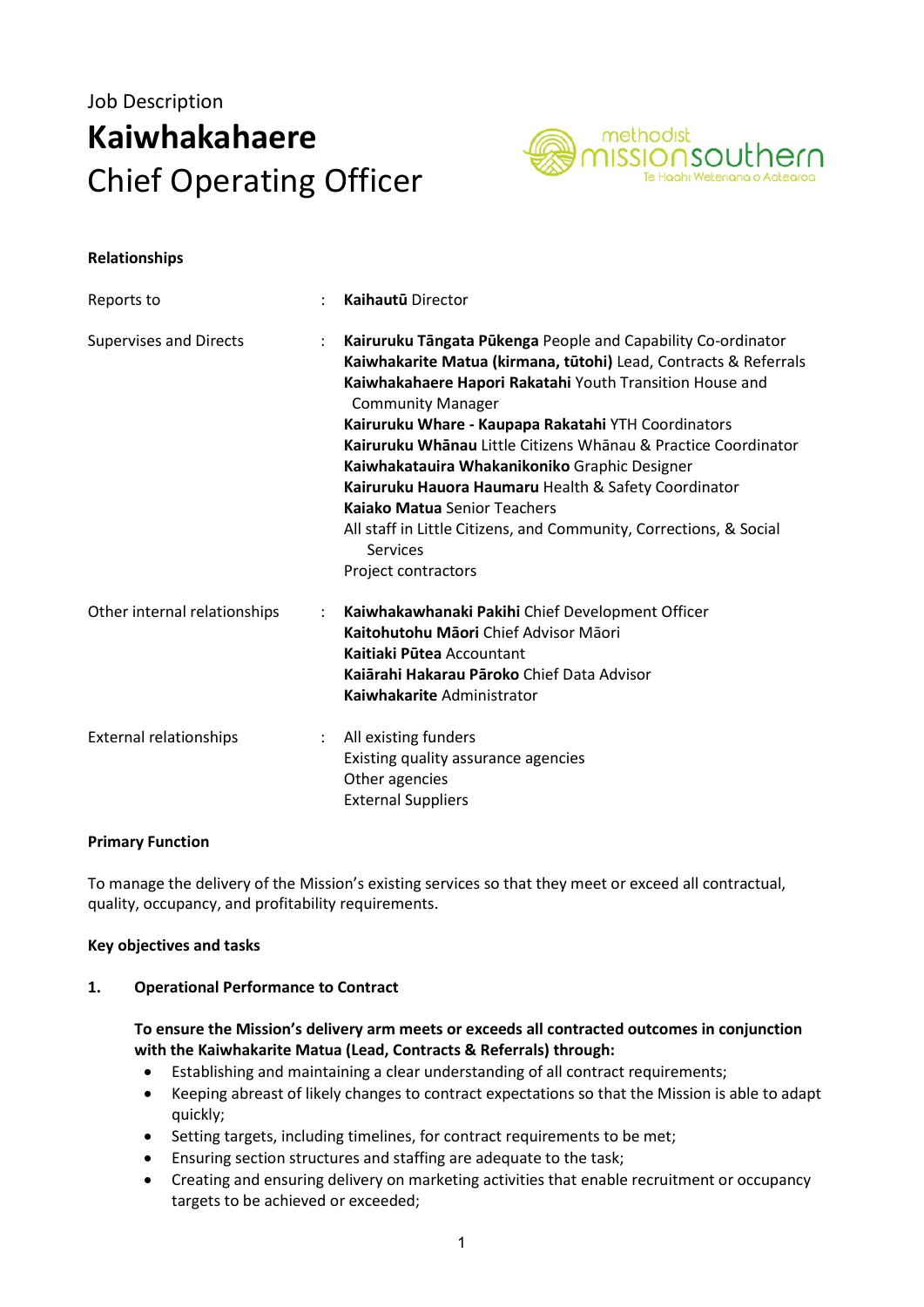- Monitoring progress against all targets and plans.
- Reviewing and restructuring underperforming services as needed.
- Preparing contract milestone reports for sign off by the Director, by due dates.
- Preparing monthly reports on operational activities for the Director.

## 2. Staffing

# To attract, build, and retain high performing teams capable of delivering on all objectives through:

- **•** Effective leadership of direct reports.
- Ensuring all positions are appropriately and adequately staffed.
- Undertaking and managing the recruitment of all new and replacement staff within the agreed head counts for sections.
- Monitoring the effective induction of new staff.
- Carrying out formal appraisals for all direct reports, including individual plans for ongoing professional development.
- Ensuring that that formal appraisals are carried out for all staff in reporting sections.
- Supporting the development and inclusion of a cultural competency framework across the annual WPR's and appraisals
- Recommending and implementing approved team development plans for the continuous improvement of processes and outputs.
- Handling and resolving any complaints from staff or clients unable to be fixed at source.
- Be available to and seen by front-line section staff on a regular basis.

## 3. Financial Performance to Budget

# To ensure that financial performance with the reporting sections is at or better than budgeted surpluses through:

- Drafting annual plans and budgets to required standards of income and surplus as per the Mission's budget cycle.
- Preparing and submitting proposals for capital expenditure as appropriate.
- Monitoring and overseeing spending within reporting sections to ensure budgets are adhered to.
- Reviewing regularly (at least monthly) financial reports; providing explanations of significant variances, and taking corrective action where required.
- Acting as the "second signature" for all sectional expenditure.
- Authorise all payroll within the reporting sections.
- Reporting to the Director on monthly expenditure against budget and correcting any issues that arise.
- Reviewing and reconfiguring underperforming services as needed.

## 4. Administration and compliance

To efficiently administer sections activities, and regularly review and analyse the principal risks around the delivery of products and services, and develop plans for their elimination or minimisation by:

- Ensuring compliance with relevant statutory and compliance issues.
- Ensuring Health & Safety requirements are met at all times.

## 5. Health & Safety

- Oversight the work of the Health & Safety Coordinator, ensuring that the Mission meets or exceeds all relevant H&S standards.
- Assess and analyse H&S reports for opportunities to improve the Mission's Health & Safety practices and performance.